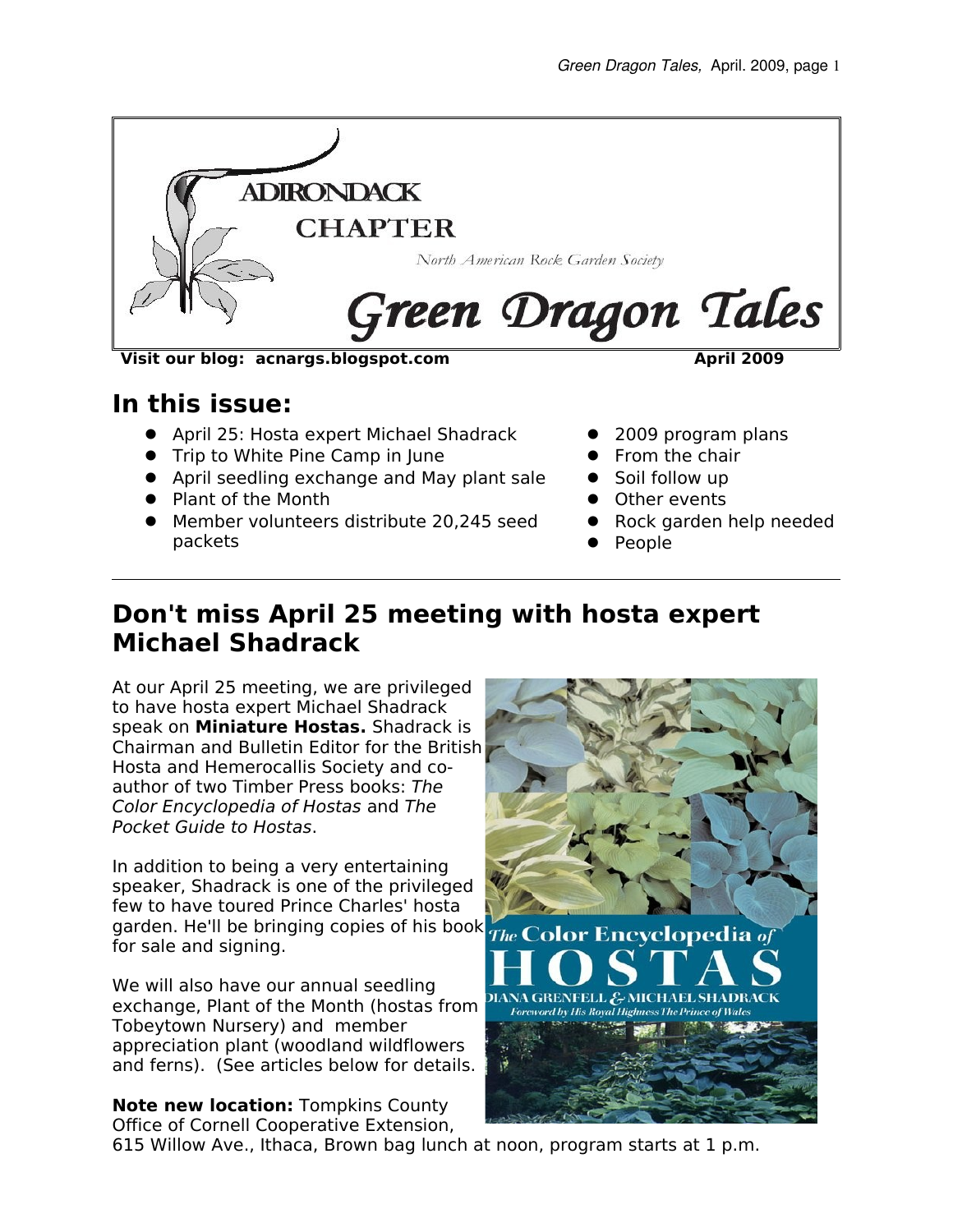# **Trip to White Pine Camp in June**

### From Carol Eichler:

The Chapter is planning to return to White Pine Camp this June to work on the Heutte Rock Garden there. Depending on how many of us go, the work is likely to take about a half-day of clean-up, weeding, planting, and watering. Then it's time on your own to enjoy the Camp and nearby attractions. Because of the distance, this will be a 2-night overnight. There's a possibility we could schedule one garden stop "on the way." Chapter members Dick and Mary George are currently serving as innkeepers at WPC and they spearheaded the restoration of the historic Heutte RG.

**If you are interested in going to help, we need to firm the dates ASAP.** Here are the choices: June 4-6 or June 11-13. **Please get back to me by April 15th** (my apologies for the short turn-around) if you plan to go and which date is your preference. Depending on the configuration of singles and couples, the cottages can accommodate 10 - 17. Once I book, I will need payment in full, estimated at no more than \$107 per person plus tax. Contact me: Carol Eichler, ceichler@twcny.rr.com or 607.387.5823.

What else can I tell you? Those of us who went last year - David Mitchell, John Gilrein, and me - had a great time. The 100-year-old Camp is beautiful, cottages are roomy and come with full kitchen, and the place is on a lake surrounded by state land. We really enjoyed the lady slipper orchids in bloom everywhere! There are canoes and kayaks available. It is located in the high peaks region, very close to Paul Smith's and the Visitor Info Center - a wonderful place with trails, exhibits, and gardens. Plenty of birding, hiking, and fishing opportunities. To investigate on your own check out these resources: whitepinecamp.com and visitadirondacks.com

**Update 4/11:** I have just spoken with the Markerts. They still maintain their rock gardens - with help - and would welcome our visit "on the way" to White Pine Camp, whichever week-end we choose to travel. FYI the Markerts live on the St. Lawrence, mailing address Ogdensburg.

This means scheduling the visit either Friday June 5 or Friday June 12. Some of you may be interested in this trip without the overnights. We would plan to leave for the Markerts early Friday, arriving before noon, to spend most of the afternoon there before proceeding to White Pine Camp in the Paul Smith's area, approx. another 2 hours away, and arriving before dark.

If interested in the day trip and/or overnight let me know ASAP and stay tuned. I'm trying to finalize our WPC cottage reservation by 4/15.

## **April seedling exchange and May plant sale**

### From David Mitchell, plant sale coordinator

In addition to our fabulous speaker, this month's meeting will be our annual seedling exchange. Bring in your seedlings to share. I'll have some pots and potting soil on hand. Potted divisions will also be accepted and priced for sale or held for the May plant sale. I'm hoping the seedlings will find good homes and that some will show up on our tables at the May and August plant sales. The seedling exchange is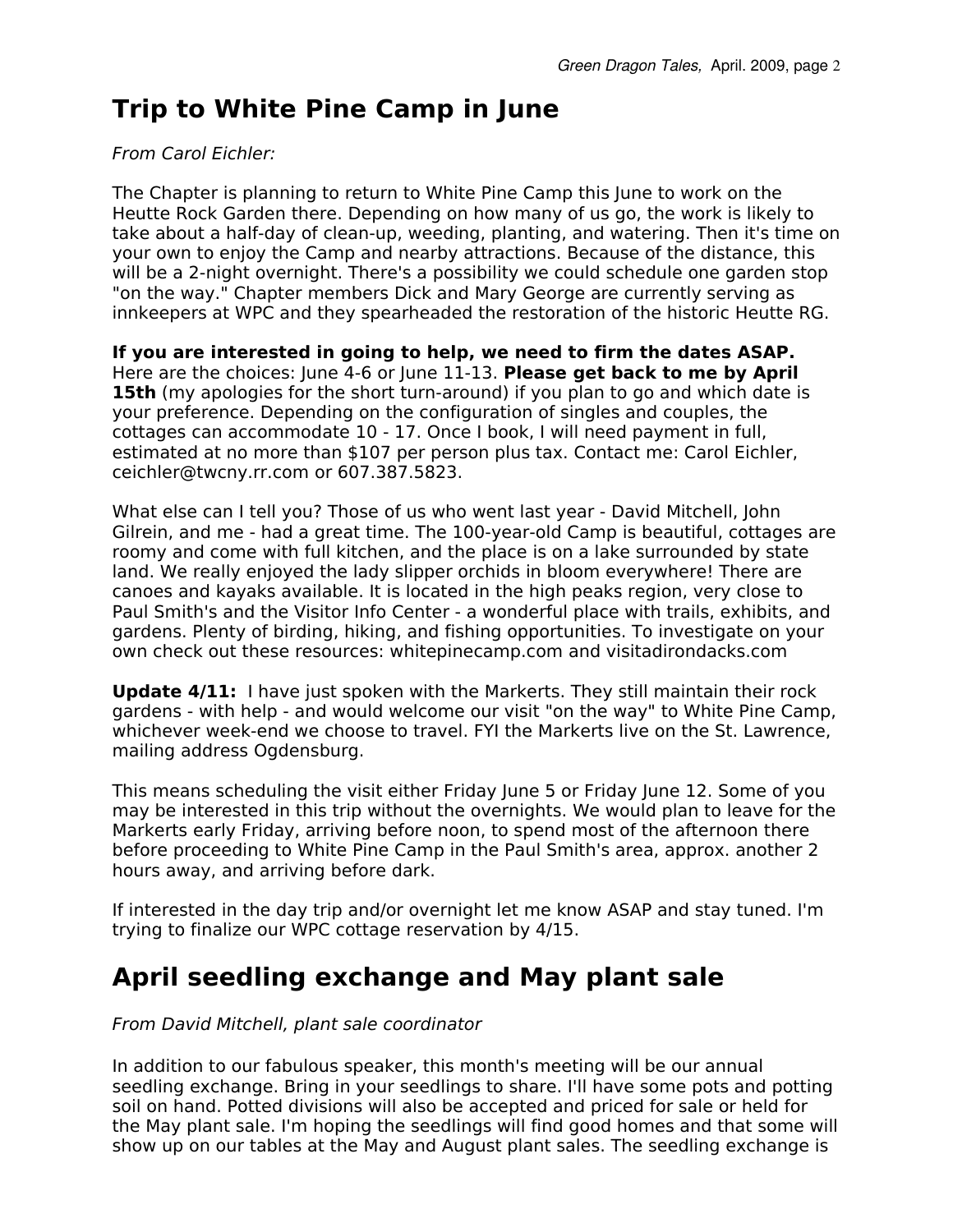a great way to learn about what plants are easy to grow from seed and to learn from other's experiences in growing them on.

The May plant sale will be held on Saturday, May 16th. We'll start setup on Friday around 4 p.m. or so. My driveway is available for dropoffs if you can't make it to the high school before the sale starts. The driveway is on the Washington Street side of the corner of Washington and Esty Streets (402 Esty Street). My phone number is (607) 342-3660 should you have any questions about the sale.

## **Plant of the Month**

John Gilrein, Plant of the Month Coordinator

Due to a shipping error (the supplier forgot to ship the order in time), our March 2009 Plant of the Month, woodland wildflowers and ferns, will be offered at the April 2009 meeting as a member appreciation plant. Plants we will offer include: Hepatica acutiloba, Uvularia grandiflora (merrybells), Trilliums, including T. grandiflorum, T. luteum, and T. sessile, and Adiantum pedatum (maidenhair fern). After members receive a free plant, leftover plants will be offered for sale. For details on growing these plants, please refer to the article in the March 2009 Green Dragon.

In addition, The April 2009 Plant of the Month will be Hostas. As our speaker will be talking about miniature Hostas, we're going to purchase mainly miniature Hostas to coordinate with our speaker's presentation. We have arranged to buy plants from a local nursery, Tobeytown, where an endless array of Hostas is grown, but none in very large quantities. As Tobeytown does not currently have a list of the plants available, you'll have to be in suspense waiting for exactly which varieties we'll offer on April 25. We hope to have some really enticing Hostas to inspire our discriminating members!

Hostas, formerly named Funkias, are hardy in zones 3 to 8. Hostas grow best in partial shade and humus rich, fertile soil with mulch and adequate moisture. In our northern latitude, Hostas are more tolerant of bright sun, but they will suffer more from dry conditions when planted in a sunny spot, unless the gardener provides plenty of moisture during dry spells. Blue leaved Hostas have the best foliage color in partial shade. Hostas with yellow or yellow variegated leaves have the brightest yellow coloring with some sun – but not a location that's too dry or sunny.

Hostas unfortunately are preyed on by slugs, the chief pest of Hostas, but slugs can be controlled, or at least discouraged by baiting and trapping, or by mulching with sharp grit. Slugs can be baited with iron phosphate pellets (e.g. Sluggo), which are toxic to slugs but not toxic to mammals, including the gardener. Iron phosphate pellets will eventually dissolve in the rain, so they'll need to be either covered, or reapplied during the season. An effective slug trap is any small container filled with cheap beer. Disposable, small hard plastic cups work well and can catch a lot of slugs. Some of the thicker leaved Hostas are reputedly more slug resistant. It is important to start slug control early in the season before slugs have a chance to disfigure your Hosta leaves with their chew holes. Hostas are very sturdy plants, though they may suffer from vole damage during the winter; I've only had a minor problem with this during 1 or 2 winters. Unfortunately deer also will eat Hostas. They chewed on my Frances Williams, but apparently never found her tasty enough to consume more than a sample.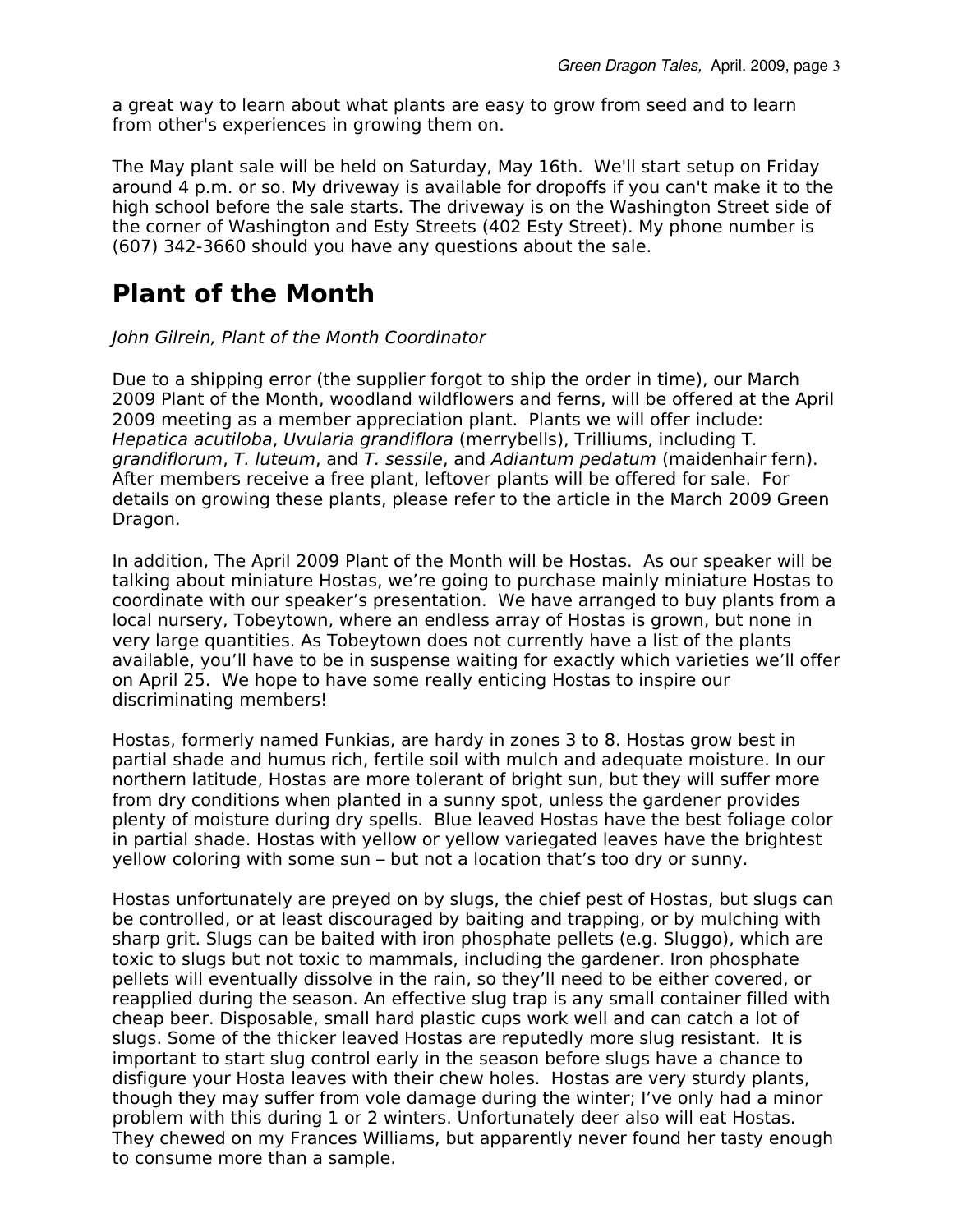I've never tried growing Hostas in a container or trough, but Hostas should be hardy enough to overwinter in a trough in most of our area, if the trough is in a sufficiently protected spot. Miniature Hostas would be perfect for a trough.

## **Member volunteers distribute 20,245 seed packets**

From Rosemarie Parker.

I hope all the members who volunteered for the NARGS Seed Exchange Phase 4 distribution have recovered somewhat from the back pains, nightmares of seed packet mishaps, etc. I nearly have. I just want everyone to know how grateful I am for all the members who showed up to work whenever they could to help with this monumental effort.

We sent out roughly 20,245 packets. That is assuming everyone got exactly the right amount, but I know some got less, a few got more. We filled 331 orders, and sent off remains to 23 chapters, including our own. That is a massive undertaking.

All together, we had 22 volunteers helping with the seed pulling. Marcia Meigs wins the attendance award for having missed only one work session. David Mitchell and BZ Marranca were



close seconds! Harold Peachy gets the laid-back-nod for being willing to figure out the most bizarre and complex order forms with no complaints or snide comments.

We had wonderful snacks and dinners provided by volunteers - Lynn's chocolate peanut butter cookies, Billy Jean's casserole, Carol's pizza, and David's party leftovers come to mind. And every volunteer who wanted to order was able to pick and choose the packets for themselves.

# **2009 program plans**

Here's the **tentative** line-up for 2009. Check future newsletters or the ACNARGS blog [\(http://acnargs.blogspot.com\)](http://acnargs.blogspot.com/) for details.

**Spring dates TBD - Philadelphia garden tour.** Overnight road trip to visit private gardens in the Philadelphia area. **Cancelled**.

**May 16 - Plant Sale at Ithaca Garden Fair.** Ithaca High School.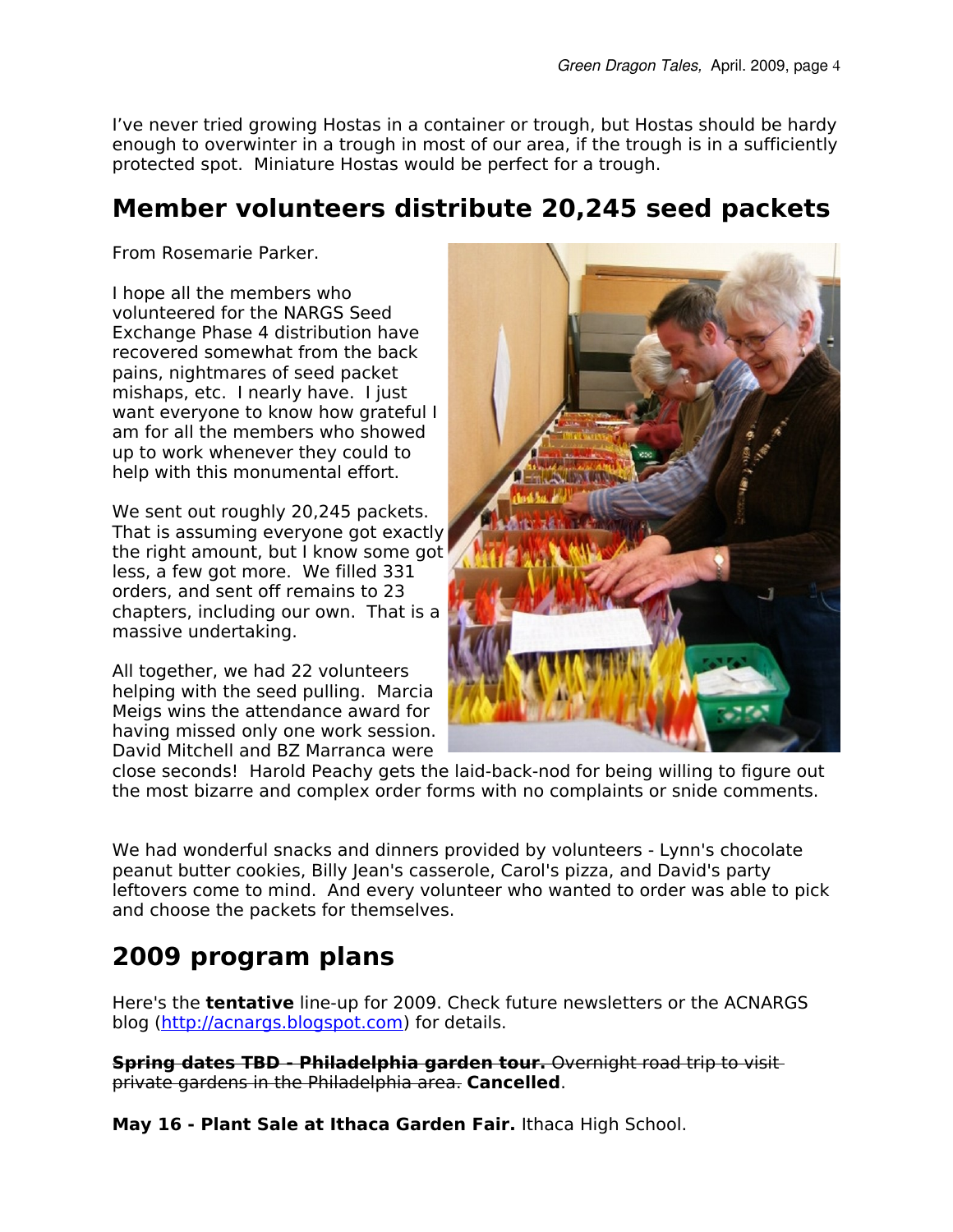#### **May date TBD - Garden tours. Ithaca.**

**June 4-6 or June 11-13 - Work trip to White Pine Camp.** Paul Smiths, N.Y. Contact Carol Eichler by April 15 if you'd like to attend: ceichler@twcny.rr.com, 607-387-5823

**July date TBD - Picnic and special program.** Don and Lela Avery, Cady's Falls Nursery will not be able to join us.

**Aug. 15 - 'Members Only' plant sale and picnic.** Kenneth Post Lab, Cornell University, Ithaca.

**Sept 19 - What's Wrong With My Plants?** with Michael Loos, horticulture educator with Ohio State University Cooperative Extension, Cuyahoga County and active NARGS member. Site to be determined. We are looking for a members garden where Michael can actually show us what's wrong with our plants. Volunteers?

**Oct. 11 - Pam Eveleigh on primroses** (tentative).

**Nov. 14 - Native Plants for the Naturalistic Garden** with Don Leopold, SUNY College of Environmental Science and Forestry and author of Native Plants of the Northeast. Kenneth Post Lab, Cornell University, Ithaca.

## **From the chair**

Don't miss our April 25 meeting (a week later than usual this month) with hosta expert Michael Shadrack, author of two Timber Press books on the subject. His presentation on miniature hostas will be at 1 p.m. preceded by a brown bag lunch at noon at Cornell Cooperative Extension of Tompkins County, 615 Willow Ave., Ithaca. The Plant of the Month will feature hostas and we'll have our annual seedling exchange.

#### **Seeds, seeds, seeds and seedlings**

Congratulations to Rosemarie Parker and all the volunteers who completed Round Two of the National NARGS seed exchange, the pulling of packets and mailing of orders that went out to NARGS members around the world. If we do this again next year we will need more volunteers. The whole process is amazing and I picture the gardeners that benefit from our effort planting their seeds in the next weeks.

David Mitchell is propagating seeds from the exchange for our chapter for the May 16 plant sale at Ithaca High School. However, everyone should search in their own gardens for seedlings that can be brought to the April 25 meeting at Cooperative Extension where we will have our free seedling exchange after the program. The idea is for each of us to take seedlings home to grow them on for the May 16 plant sale. So as you clean up your garden, pot up those seedlings.

### **Chapter Needs**

Is anyone interested in helping organize trips and garden visits? If so, email me bji1@cornell.edu.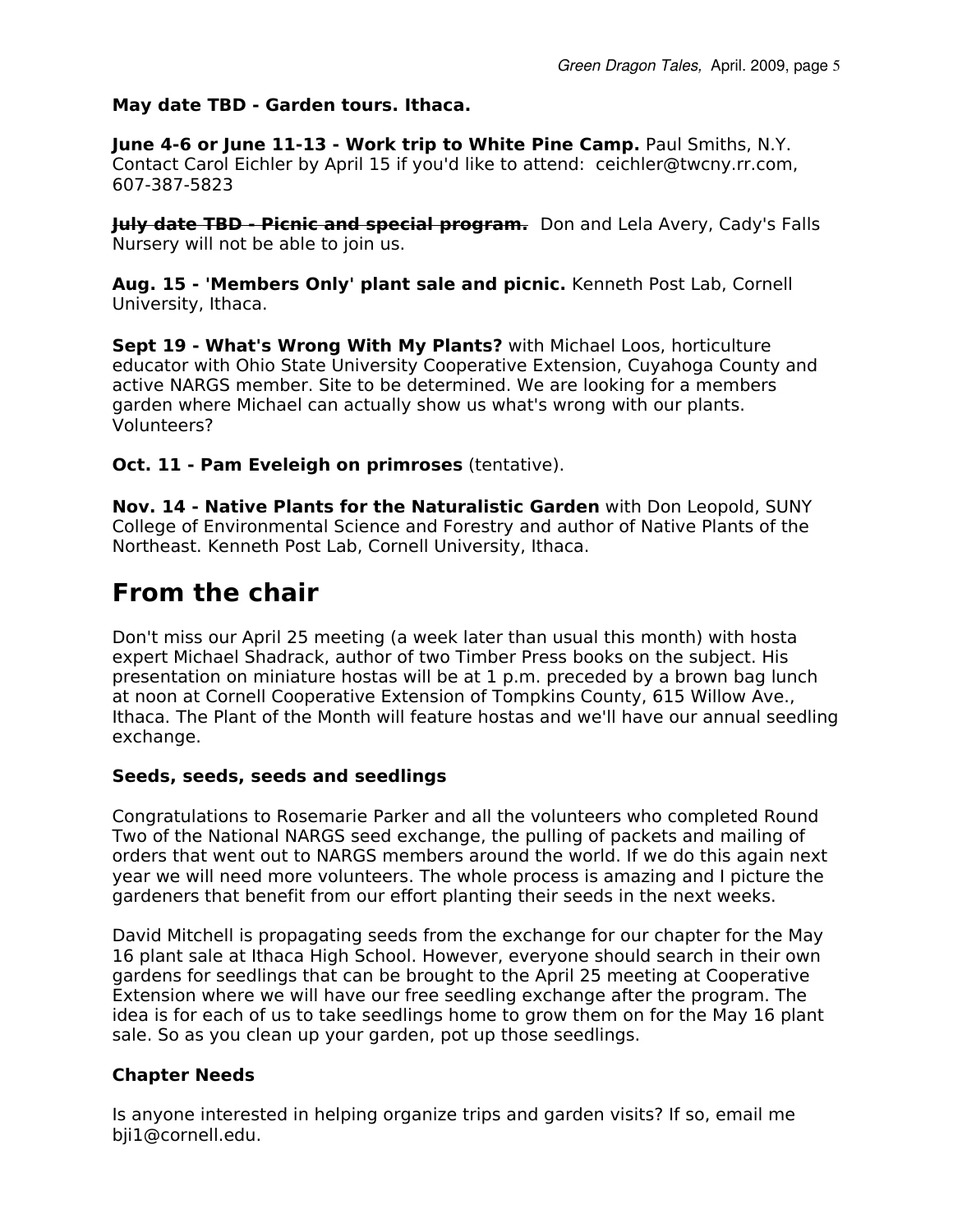We also need someone to take over organizing work parties for the Wuster garden.

### **Up for a trip to Linwood Gardens Tree Peony Festival?**

Check out the website: www.linwoodgardens.org. Located in Pavilion, NY, 35 miles west of Rochester, the festival is held May 23, 24, and 25; May 30 and 31; June 6 and 7. Cost \$8 a person. Email me with suggestions for convenient dates and we will finalize the plans at our next meeting.

### **Billie Jean Isbell**

## **Soils follow up**

#### From David Mitchell, plant sale coordinator

Plants need soil to grow in, but what kind? Success is in the mix and if you have any number of materials on hand, you'll find it easier to make up a trough or section of the rock garden to meet the soil needs of most rock garden plants. You'll find many soil recipes include sterilized soil, but I don't use soil as most of the plants I grow in pots will end up at our plant sales where soilless mix is required by law.

Several people asked me where I found the materials I presented at the beginner's rock garden workshop: granite grit, potting mix, composted pine bark, gravel, fired clay grit, and sand.

**Chicken grit** can be found at Agway's feed and grain across from their garden center on Fulton Street. The brand I buy is called Gran-I-Grit "starter" size and a 50 pound bag sells for about nine dollars. This is 100% granite and it is slightly acidic at about a pH of 5 to 6, but doesn't seem to affect the pH of the soil mix. Granite grit: Ithaca Farm and Garden Center, 213 S Fulton Street, Ithaca, NY, Tel. (607) 273-2505. Green Dragon Tales. April. 2009<br> **2The properation of the Universed Critical Critical Critical Critical Critical Criential Criential Criential Criential Properties (at the west of Rochester, the festival is held May 23, 24** 

Nursery Supply in Auburn. Griffin does not promote itself as retail, so you won't know how inexpensive they are until you find them. They have a website with lots of product details, but no pricing, but I can tell you the trip to Auburn is worth the gas money. The Number 52 contains 24% peat moss, 8% perlite, 8% vermiculite, and 60% bark. This is the lowest peat content I could find. Potting mixes, etc.: Griffin Greenhouse & Nursery Supplies, Inc., 1 Ellis Drive, Auburn, NY, Tel. (315) 255-1450.

If you want to eliminate the use of peat altogether, you may want to try using **aged pine bark**, also known as composted pine bark. I found 2.8 cubic bags 35 miles southwest of Rochester at Palmiter's Garden Nursery, 2675 Avon Geneseo Rd., Avon, NY, Tel. (585) 226-3073.

**Local sand and gravel** can be found at several gravel pits in the area. The one I use is the Brooktondale Pit, 113 Perkins Road, Brooktondale. Drive in and park at the white trailer, go in and let the person know what you want and they'll give you instructions. I usually get three or four buckets of material for about 5 dollars.

The **Turface** brand soil amendment I found at Banfield-Baker in Horseheads (thank you Bill Plummer). It's fired clay grit that is used on baseball playing fields and sometimes seen as cat litter. The clay is porous and holds moisture. Banfield-Baker